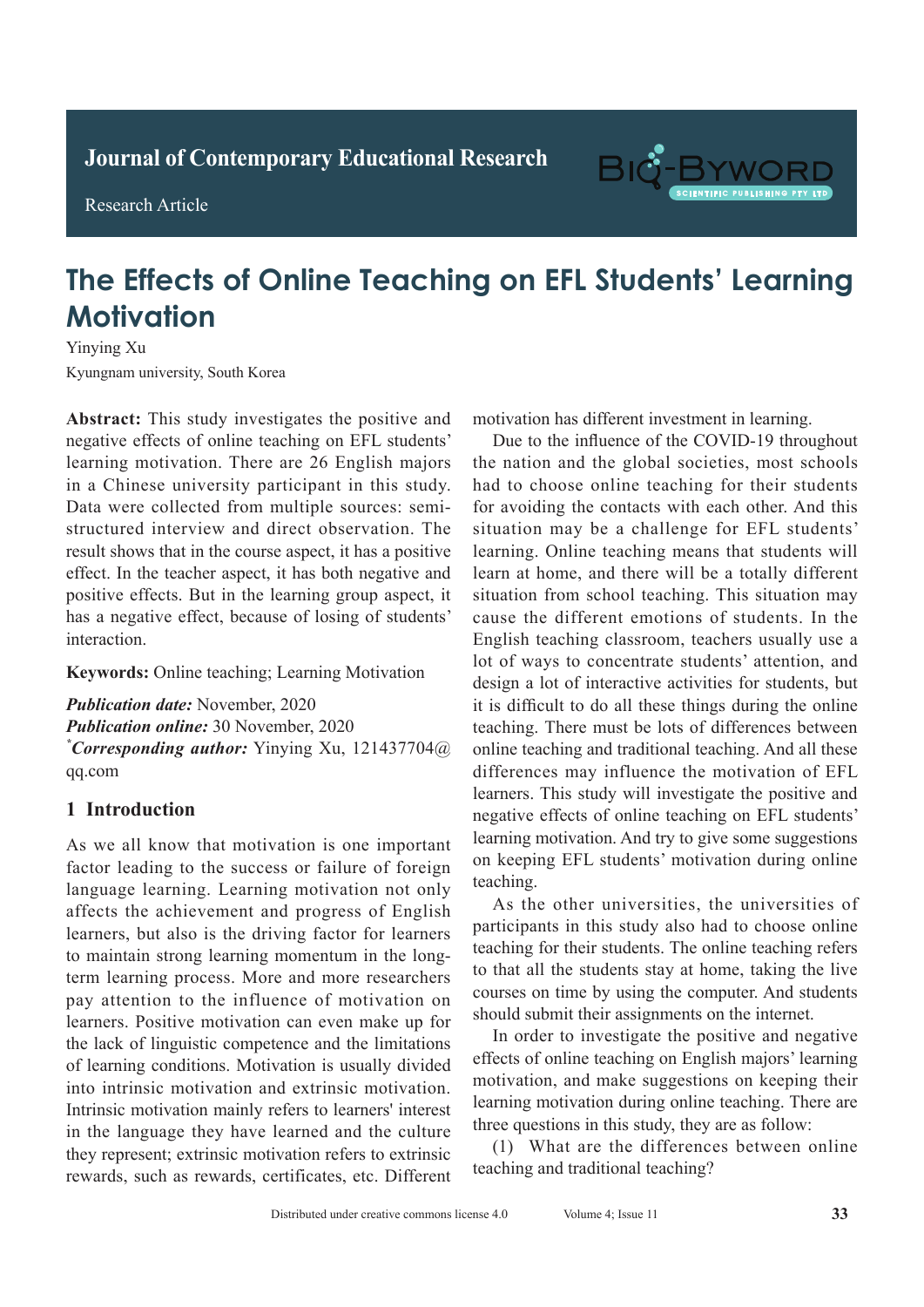(2)What are the positive effects of online teaching on English majors' learning motivation?

(3)What are the negative effects of online teaching on English majors' learning motivation?

# **2 Literature Review: Dornyei's Three-level Framework of L2 Motivation**

On the basis of previous studies, Dornyei, a Hungarian scholar, put forward a more comprehensive theoretical framework of learning motivation. The theoretical framework is aimed at foreign language learning, which includes all motivation components into three levels: language level, learner level and learning situation level. Domyei's three-level motivation theory shows that foreign language learning motivation is not only related to learners, but also to learning objects (target language), as well as learning situations. For the first time, he combined motivation research with school education closely, thus providing theoretical support for foreign language teachers to stimulate students' learning motivation

The language level includes various factors related to the target language, such as the cultural, political and economic conditions of the target language society and the practical value of the language. At the learner level, there are many factors related to the individual learner, and they are divided into two parts: achievement needs and self-confidence. Self-confidence is composed of language anxiety, self-evaluation of foreign language ability, result attribution and self-efficacy. Learning situation level includes the effects of courses, teachers and learning group. Courses' factor refers to the syllabus, curriculum, teaching materials, learning methods and teaching organization. Teachers' factor mainly refers to teachers' personality, teachers' teaching style and students' attention. Learning group is related to the learning atmosphere, motivation and effort direction of the learning group.

# **3 Research Method**

## **3.1 Participants**

There are 26 students majoring in English from a Chinese university participate in this study. All of them are in the same class, which means that they attend the same traditional causes before and now they attend the same online courses. And they already have three months' online learning. They have the same teachers. The English level of this class is mixed, a little of them are advanced and low level, most of them are the intermediate level (according to their final exam result of last semester). There are 4 males and 22 females. None of them have the experiences of studying online.

### **3.2 Data Collection and Analysis**

In order to distinguish the effects of online teaching on students' motivation, this study try to find out the differences between online teaching and traditional teaching firstly. Then, this study will analysis the effects on students' learning motivation according to Dornyei's three-level framework of L2 motivation. The changing of online teaching from the traditional teaching is the changing of learning situation. There are also three aspect of learning situation, they are course, teachers and learning group. This study will use questionnaire, direct observation and interview to collect the data.

The researcher firstly randomly chooses 4 students from this class and makes a semi-structured interview with each of them individually. In order to collect students' perception of online teaching. Then, the researcher observed two live courses online to distinguish if students' participant in the live course actively and how they participant in the courses.

## **3.2.1 Semi-structured interview**

There are six students (named from A to F) chosen randomly by the researcher from all the 26 students. The interview questions were designed in advanced to collect students' perceptions of online teaching from courses, teachers, learning group and self-feeling aspects. And, these six interviews were developed individually by the phone. During the interview, the researcher will write down some of students' answers. And with the permission, all the interviews were recorded and later transcribed by the researcher. In case of losing some parts of students' answers.

#### **3.2.2 Direct observation**

In order to identify the real situation of online teaching, the researcher observed two live courses. One class was on Monday morning and the other is on Wednesday afternoon. The researcher tries to observe the students' activities and their participants in the courses. At the same time, teachers' performance also needs to be observed, because it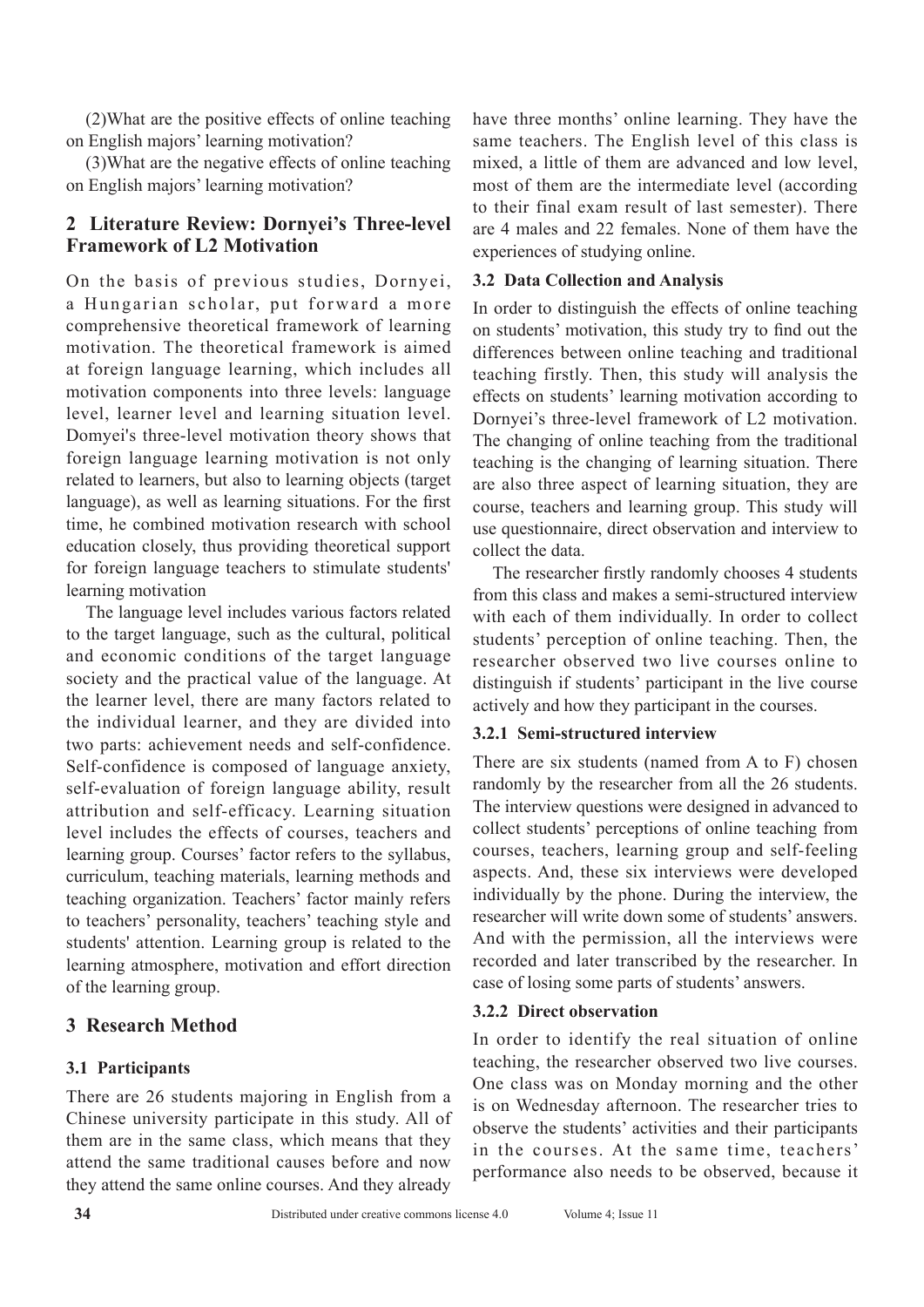can influence the students' motivation. The more the students participate in the class the more motivation they have. The researcher will use an observation scale to write down the times of students answer and put forward questions and the times of they interact with teachers and the other classmates. There also will be an observation scale to write down teachers' activities.

#### **3.2.3 Analysis procedure**

The researcher firstly transcribes the audio-recorded tape and analysis the answer of each question, and make a comparison between each student towards the same question. The analysis of the interview was done soon after each interview, because the researcher can remember the details such as facial expressions and emotions of each students, which will help the understanding of students' answers. Then, the observation scales of teachers and students were analyzed. Among both of these two methods, the researcher firstly concluded the differences between online teaching and traditional teaching, then found out the reasons of the changes of students' motivation and divided them into positive and negative aspects.

#### **4 Results and Discussions**

## **4.1 The Differences between Online Teaching and Traditional Teaching**

The changes of online teaching are the changes of teaching and learning environments. The way of traditional teaching is face-to-face teaching and they can touch and talk with each other in the class. During the online teaching, they also can see each other but it is not face-to-face but by the helping of internet. They cannot touch and talk with each other. Which means it's hard for teachers to concentrate students' attention, and the students cannot interact with the classmates. This research will analysis the differences from three aspect, they are courses, teachers, students' interactions.

As for the courses, there is no big differences originally. Because the curriculum was designed before they entered this university. So, the aim of each year was determined before. And the amount of learning content was same as last semester. But from the interview question: "Do you think the schedule of studying is same as last semester? And why?", we can see that the teacher has a different schedule from

the last semester. All of these four students agreed that the speed of teaching is lower than last semester. Some of them said this is because the problem of internet. The teachers and students usually had to waste some time in adjusting the internet before a lesson. Some of them said it is because the teacher used much time to make sure that all of the students can understand the knowledges. Among all the answers, we can see that, during the live courses, the schedule had to slow down than ever before.

As for the teacher aspect, it's a challenge for teachers to concentrate students' attention and make sure their understanding towards the new knowledges. During the traditional teaching, the teachers can look at students' notebook to identify if they are listening carefully. But it's difficult in the live courses. From the interview question: "Can teachers warn you when you lost your attention?", we can see that all of the six students have the experience of losing attention, they will play games or eat foods while having the live lesson. And the teachers usually cannot find out what they are doing. All in all, the teachers were hard to concentrate students' attention. But from the interview questions: "Is your teacher having a higher emotion in the class?" and "What media will you use during the live class?", we can know that teachers still have a higher emotion and they can use the media like flash and video to attract students' attention.

As for the students' interaction, there are nearly no interactions between students. From the observation scale, we also can see that the time of teachers' talk is more than the students' talk. And it was hard to having group activities during the live courses. From the interview question: "Do you have chance to communicate with your classmates? And how often can you communicate with them in a week?", we can know that they have little chance to talk with each other. There will be two times group work in a week. After class, they also did not communicate with each other. The learning group have little positive effects on learners' motivation.

#### **4.2 The Positive Effects on Students' Motivation**

From the interview questions, we can know that the students are willing to continue having the online courses and they will have more freedom than the traditional teaching. Student B said that he had more time to consider teachers' questions. Student D said she was afraid of the teachers' criticism before and